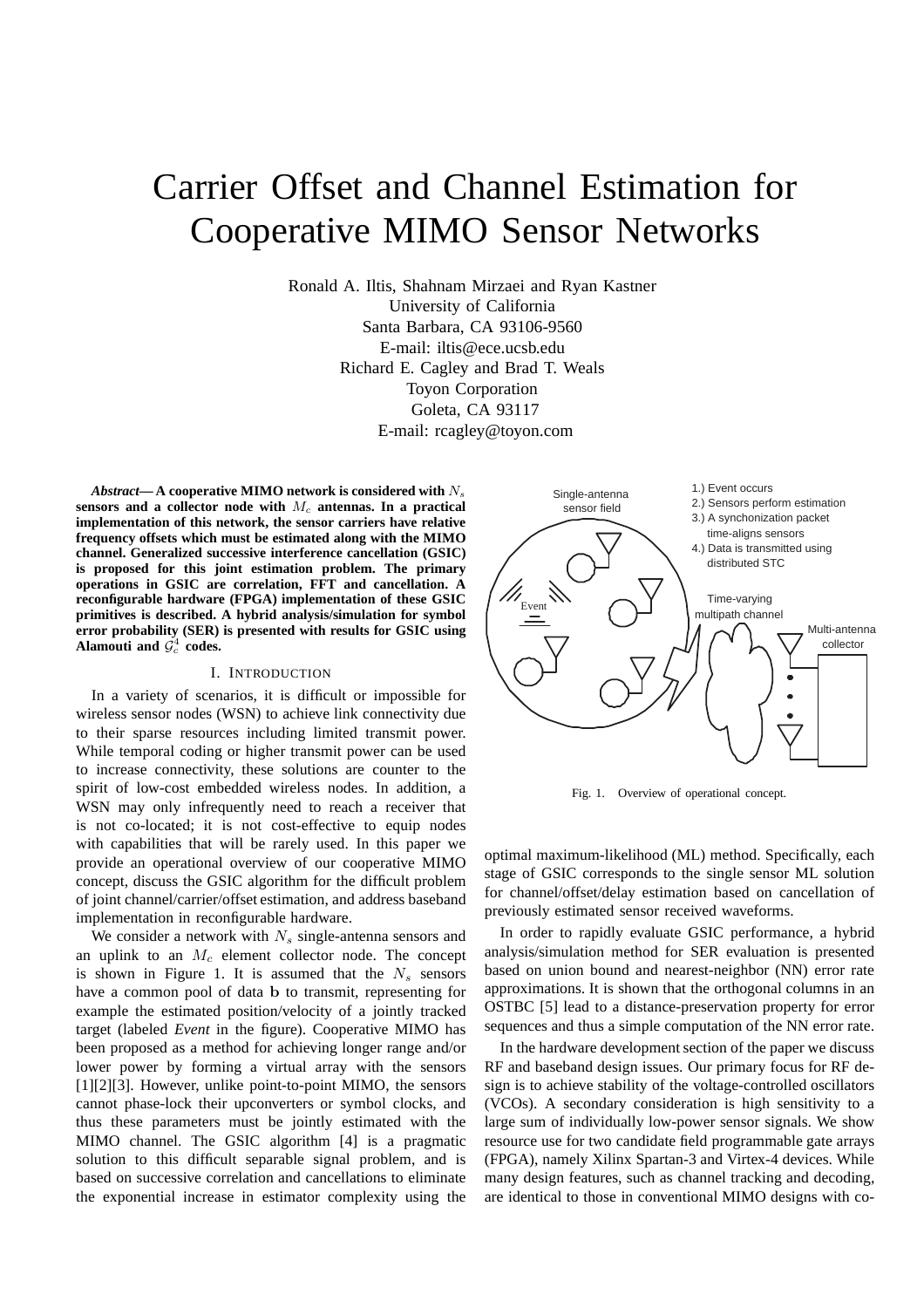located antenna elements, there are special considerations that must be made for parameter estimation in the cooperative sensor problem. Since the individual sensor oscillators are not co-located, they cannot be phase-locked, and hence the received sensor offsets must be estimated individually at the collector. This design issue represents the core reason for the necessity of GSIC.

In the sequel, the cooperative MIMO channel is defined in Section II along with the GSIC algorithm for offset/channel estimation. The NN error bound is developed in Section IV and the reconfigurable hardware design is summarized in Section V. The results of the hybrid analysis/simulation are given in Section VI along with conclusions.

# II. COOPERATIVE MIMO CHANNEL AND ESTIMATION PROBLEM

A flat-fading channel is assumed between the  $N_s$  sensors and collector with  $M_c$  elements. The received collector signal  $r_c(t) \in \mathbb{C}^{M_c}$  on the uplink is then given in continuous-time by

$$
\mathbf{r}_c(t) = \sum_{k=1}^{N_s} \mathbf{h}_k \sum_{m=0}^{\infty} p(t - \tau_k - mT) e^{i\delta \omega_k t} s_k(m) + \mathbf{n}(t), \tag{1}
$$

where  $h_k \in \mathbb{C}^{M_c}$  is the flat-fading channel from sensor k to the collector,  $\omega_k$  is the frequency offset in Hz for sensor k, and  $\tau_k$  is the corresponding delay. The symbols  $s_k(m) \in \mathbb{C}$ represent a training sequence in the estimation phase, or the  $m$ -th row and  $k$ -th column of an OSTBC matrix [5]. The symbols are normalized to  $E\{|s_k(m)|^2\} = 1$ . The pulses  $p(t)$ are raised-cosine with minimal excess bandwidth to maximize orthogonality. The bandpass pulse energy *per sensor* is defined by  $E_s = \int p(t)^2 dt$ , so that the total transmitted bandpass energy is  $E_sN_s$  per information symbol for OSTBCs. Note that this is in contrast to the conventional MIMO normalization but represents the more realistic case of fixed sensor transmit power.

A discrete-time signal model is obtained by defining the matrix of samples collected from the  $M_c$  elements,  $\mathbf{R}(m) \in$  $\mathbb{C}^{N_c \times M_c}$  as

$$
\mathbf{R}(m) = \sum_{k=1}^{N_s} \sum_{q=0}^{N_c-1} \mathbf{p}_{q,m}(\tau_k, \delta \omega_k) \mathbf{h}_k^T s_k(q+mN_c) + \mathbf{N}(m).
$$
\n(2)

In (2),  $N_c$  corresponds to the number of symbols/training packet, or temporal length of the OSTBC, with  $m$  denoting the packet or OSTBC symbol index. The elements of  $N(m)$ are i.i.d. circular Gaussian with variance  $2N_0/T_s$ , assuming an input Nyquist bandwidth  $1/(2T_s)$ . The pulse vectors  $\mathbf{p}_{q,m}$  $\mathbb{C}^{N_c N_d}$  are defined by

$$
\mathbf{p}_{q,m}(\tau_k, \delta \omega_k) = (3)
$$
  
\n
$$
\left[ p((N_c N_d - 1)T_s - \tau_k - qT)e^{i\delta \omega_k(mN_c T + (N_c N_d - 1)T_s)}, \dots, p(-\tau_k - qT)e^{i\delta \omega_k mN_c T} \right]^T,
$$

where  $1/T$  is the symbol rate and  $N_d = T/T_s$  is the oversampling factor. Note our reconfigurable hardware solution uses  $N_d = 32$  for precision delay  $\tau_k$  estimation.

Let  $m = 0$  w.l.o.g. in (3). The joint estimation problem then becomes

$$
\{\hat{\tau}_k, \hat{\mathbf{h}}_k, \hat{\delta}\omega_k\} = \arg\min_{\{\tau_k, \mathbf{h}_k, \delta\omega_k\}}\tag{4}
$$
\n
$$
||\mathbf{R} - \sum_{k=1}^{N_s} \sum_{q=0}^{N_c-1} \mathbf{p}_q(\tau_k, \delta\omega_k) \mathbf{h}_k^T s_k(q)||_F^2.
$$

where  $||\mathbf{X}||_F$  is the Frobenius norm. The focus here is on known training symbols  $s_k(q)$ . Although blind MIMO channel/offset estimators have been developed [6], the required eigendecompositions are too complex for the reconfigurable hardware available here. Thus we assume Gold-sequence training packets  $\{s_k(q)\}\$ for estimation in eq. (4).

## III. CORRELATION AND GSIC ESTIMATION ALGORITHMS

When the node symbol clocks are synchronized such that  $\tau_k = \tau$  for all k, and orthogonal training sequences  $\{s_k(q)\}\$ are employed, the estimation problem (4) becomes separable in nodes  $k$ . However, when relative timing offsets are present, multiuser interference between sensor waveforms necessitates exponentially complex in  $N_s$  joint optimization to obtain the maximum-likelihood solution.

To obtain a practical algorithm in reconfigurable hardware, we propose to approximate (4) using the Generalized Successive Interference Cancellation approach in [4]. Note that stage 1 of GSIC corresponds to  $N_s$  independent correlations and is thus optimal for synchronized nodes and orthogonal sequences. Thus we can balance levels of cancellation and hardware complexity to obtain a feasible collector estimation algorithm. At iteration  $k$  of GSIC, a cancelled signal matrix  $\mathbf{R}^k$  is available. The ML joint estimates of  $\delta \omega_l, \tau_l, \mathbf{h}_l$  are then computed for  $l \in \{1, \ldots, N_s\} \setminus \{p_1, \ldots, p_{k-1}\}\$ , where  $p_k$  is the sensor index selected on GSIC iteration k. The index  $p_k$ is chosen from the joint estimates  $\hat{\delta} \omega_l, \hat{\tau}_l, \hat{h}_l$  that best fit the residual  $\mathbf{R}^{k}$ . The residual  $\mathbf{R}^{k+1}$  is then updated using the cancellation

$$
\mathbf{R}^{k+1} = \mathbf{R}^k - \sum_{q=0}^{N_c-1} \mathbf{p}_q(\hat{\tau}_{p_k}, \hat{\delta}\omega_{p_k}) \hat{\mathbf{h}}_{p_k}^T s_{p_k}(m').
$$
 (5)

The key step in GSIC is finding the intermediate estimates in indices  $l$ . These are defined at iteration  $k$  by

$$
\hat{\tau}_l, \hat{\delta}\omega_l, \hat{\mathbf{h}}_l = \arg\min_{\tau_l, \delta\omega_l, \mathbf{h}_l} ||\mathbf{R}^k - \sum_{q=0}^{N_c - 1} \mathbf{p}_q(\tau_l, \delta\omega_l) \mathbf{h}_l^T s_l(q)||_F^2.
$$
\n(6)

The channel estimate  $\hat{\mathbf{h}}_l$  conditioned on  $\tau_l, \delta \omega_l$  is readily shown to equal

$$
\hat{\mathbf{h}}_l = \tag{7}
$$

$$
\frac{1}{\sum_{q=0}^{N_c-1}||\mathbf{p}_q(\tau_l, \delta \omega_l)||^2|s_l(q)|^2} \sum_{q=0}^{N_c-1} (\mathbf{R}^k)^T \mathbf{p}_q(\tau_l, \delta \omega_l)^* s_l(q)^*.
$$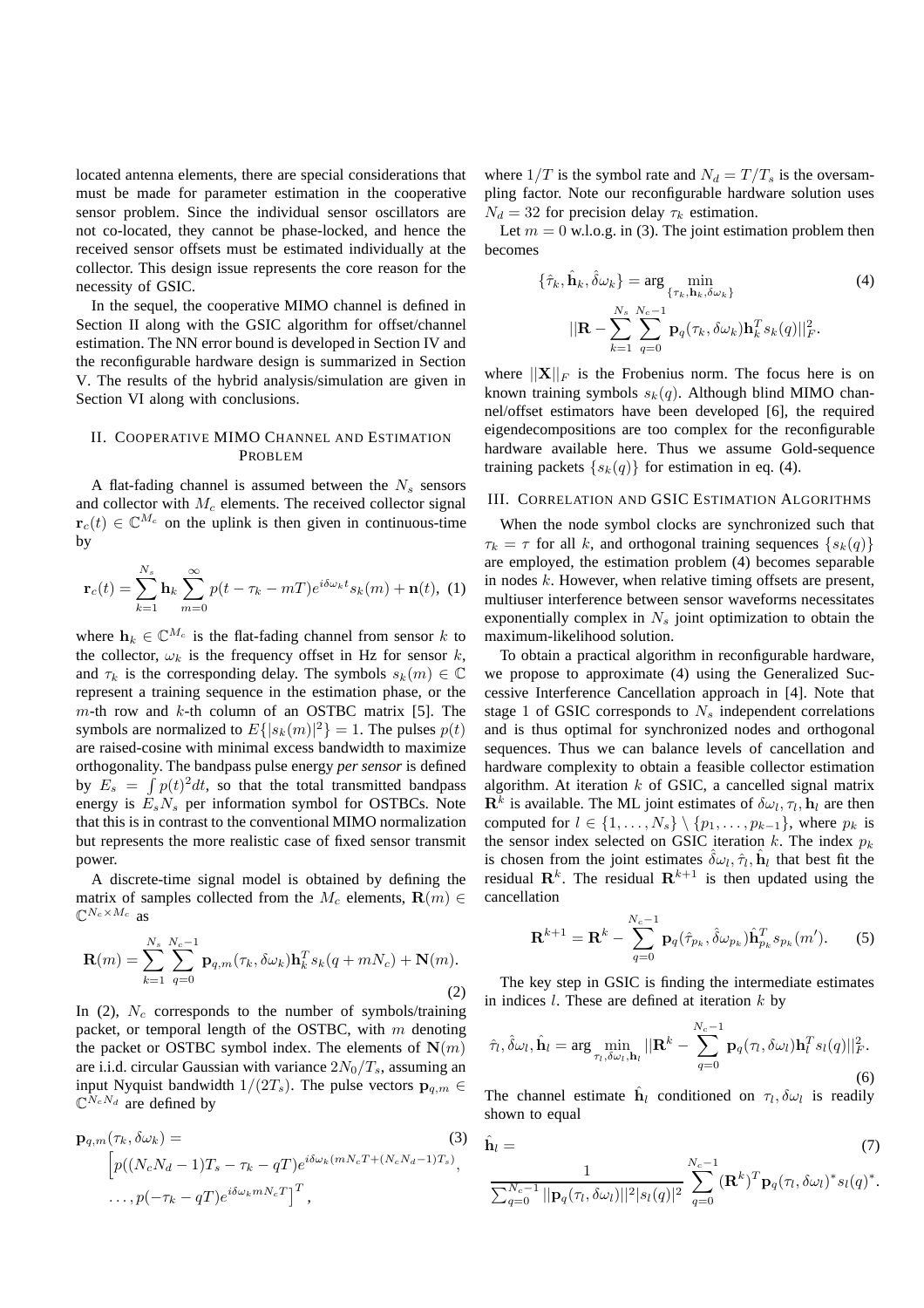$$
\begin{aligned} \text{Initialize } \mathbf{R}^1 &= \mathbf{R}(m) \\ \text{For } k=1,2,\ldots,N_s \\ \text{For } l=1,\ldots,N_s\setminus\{p_1,\ldots,p_{k-1}\} \\ \hat{\tau}_k,\hat{\delta}\omega_l &= \arg\max_{\tau_l,\delta\omega_l}\gamma_l(\tau_l,\delta\omega_l)\text{ where } \\ \gamma_l(\tau_l,\delta\omega_k) &= \frac{\left\|\sum_{q=0}^{N_c-1}(\mathbf{R}^k)^T\mathbf{p}_q^*(\tau_l,\delta\omega_l)s_l(m')^*\right\|^2}{\sum_{q=0}^{N_c-1}||\mathbf{p}_q(\tau_l,\delta\omega_l)||^2|s_l(q)|^2} \\ \text{Next } l \\ p_k &= \arg\max_{l}\gamma(\hat{\tau}_l,\hat{\delta}\omega_l) \\ \hat{\mathbf{h}}_{p_k} &= \frac{\sum_{q=0}^{N_c-1}(\mathbf{R}^k)^T\mathbf{p}_q(\hat{\tau}_{p_k},\hat{\delta}\omega_{p_k})^*s_{p_k}(q)^*}{\sum_{q=0}^{N_c-1}||\mathbf{p}_q(\hat{\tau}_{p_k},\hat{\delta}\omega_{p_k})||^2|s_{p_k}(q)|^2} \\ \mathbf{R}^{k+1} &= \mathbf{R}^k - \sum_{q=0}^{N_c-1}\mathbf{p}_q(\hat{\tau}_{p_k},\hat{\delta}\omega_{p(k)})\hat{\mathbf{h}}_{p_k}^Ts_{p_k}(q) \\ \text{Next } k \end{aligned}
$$

#### TABLE I

GSIC ALGORITHM FOR JOINT CHANNEL/DELAY/OFFSET ESTIMATION – TRAINING

It is assumed that the raised-cosine pulse vectors are approximately orthogonal for minimal excess bandwidth. That is  $\mathbf{p}_q(\tau_l, \delta \omega_l)^H \mathbf{p}_{q'}(\tau_l, \delta \omega_l) \approx \frac{2E_s}{T_s} \delta_{q,q'}$ . Inserting the conditional estimate from (7) and employing the pulse vector orthogonality in (6) gives the estimates for delay and offset.

$$
\hat{\tau}_l, \hat{\delta}\omega_l = \arg\max_{\tau_l \delta\omega_l} \tag{8}
$$
\n
$$
\frac{\left| \left| \sum_{q=0}^{N_c-1} (\mathbf{R}^k)^T \mathbf{p}_q^*(\tau_l, \delta\omega_l) s_l(q)^* \right| \right|^2}{\sum_{q=0}^{N_c-1} ||\mathbf{p}_q(\tau_l, \delta\omega_l)||^2 |s_l(q)|^2}.
$$

The GSIC algorithm for training symbols is summarized in Table I.

## IV. HYBRID ANALYSIS/SIMULATION OF COOPERATIVE MIMO SER

The symbol error rate analysis for MIMO systems is usually based on averaging bounds for pairwise error probability (PEP) w.r.t. circular Gaussian statistics for the channel  $\{h_k\}$ [7][8]. However, the channel/offset estimation errors in GSIC are difficult to characterize analytically, and thus we pursue a hybrid analysis/simulation approach. That is, an analytic bound for SER  $P_e$  is obtained conditioned on simulated values of  $\{\tau_k, \delta \omega_k, \mathbf{h}_k\}$  and their corresponding estimates, thus obtaining a closed-form solution for  $P_e(n)$  at each simulation iteration. Time-averaging of  $P_e(n)$  leads to an estimate of unconditional SER, assuming ergodicity of the channel/offsets and estimation errors.

To minimize simulation time, we employ a nearest-neighbor approximation to the error rate union bound as follows. First consider the PEP for known channels, which can be shown to equal

$$
P_2^{n,n'} = \frac{1}{2} \text{erfc}\left(\frac{||\mathbf{S}^n - \mathbf{S}^{n'}||_F}{\sqrt{\frac{8N_0}{T_s}}}\right),\tag{9}
$$

where  $S<sup>n</sup>$  is the noiseless received space-time signal. Specifically,  $\mathbf{R} = \mathbf{S}^n + \mathbf{N}$  for the *n*-th OSTBC codeword, and

$$
\mathsf{S}^n = \sum_{k=1}^{N_s} \sum_{q=0}^{N_c-1} \mathbf{p}_q(\tau_k, \delta \omega_k) \mathbf{h}_k^T s_k^n(q) \tag{10}
$$

For OSTBCs,  $N_s$  symbols  $b_1^n \dots b_{N_s}^n \in \mathbb{C} \mathbb{Z}$  are mapped to the  $N_c \times N_s$  matrix with components  $s_k^n(q)$  following [5]. A union bound for SER can be computed by summing  $P_2^{n,n'}(9)$ over all codewords  $n' \neq n$ . However, M-ary QAM requires summing over  $M^{N_s} - 1$  such terms.

The following proposition is readily proved using the orthogonality of the columns of the OSTBC and orthogonality of the pulse vectors  $\mathbf{p}_q$ .

*Proposition 1:* Let the Euclidean distance between information sequences equal  $d_{n,n'} = \sum_{l=1}^{N_s} |b_l^n - b_l^{n'}|$  $\binom{n'}{l}^2$ . Then the Frobenius error norm between the space-time received matrices satisfies

$$
||\mathbf{S}_m^n - \mathbf{S}_m^{n'}||_F^2 = \frac{8E_s}{T_s} d_{n,n'} \sum_{k=1}^{N_s} ||\mathbf{h}_k||^2
$$
 (11)

The significance of Proposition  $\overline{1}^{\overline{k}=1}$  is that the minimum PEP corresponds to the information sequences with minimum Euclidean distance – this is a direct consequence of the pulse function orthogonality and properties of orthogonal designs.

For QPSK,  $d_{min} = 1$  for normalization  $|b_l^n|^2 = 1$ . The NN approximation to the union bound yields

$$
P_e \approx \frac{2N_s}{2} \text{erfc}\left(\sqrt{\frac{E_s \sum_{k=1}^{N_s} ||\mathbf{h}_k||^2}{N_0}}\right),\tag{12}
$$

where it is noted that there are  $2N_s$  possible near-neighbor error events  $n, n'$  for QPSK. The PEP conditioned on estimation errors for simulation iteration m is

$$
P_2(n, n') = P\left(||\mathbf{R}(m) - \hat{\mathbf{S}}_m^n||_F^2 > ||\mathbf{R}(m) - \hat{\mathbf{S}}_m^{n'}||_F^2\right),\tag{13}
$$

where  $\hat{S}_n(m)$  corresponds to (10) with quantities  $\tau_k, \delta \omega_k, \mathbf{h}_k$ replaced by their respective GSIC estimates. Considering only those  $n'$  corresponding to NN error events yields the conditional SER approximation at iteration m

$$
P_e(m) \approx \frac{2N_s}{2} \text{erfc}\left(\frac{||\mathbf{S}_m^n - \hat{\mathbf{S}}_m^{n'}||_F^2 - ||\mathbf{S}_m^n - \hat{\mathbf{S}}_m^{n}||_F^2}{\sqrt{\frac{8N_0}{T_s}||\hat{\mathbf{S}}_m^n - \hat{\mathbf{S}}_m^{n'}||_F^2}}\right).
$$
\n(14)

Time-averaging of  $P_e(m)$  yields the hybrid analysis/simulation of SER.

## V. HARDWARE DESIGN

Applying an OSTBC to a distributed array of sensors represents a significant advancement in complexity in terms of the communications protocol and link setup. Naturally, the hardware design must be able to provide the needed feature set in order to implement such an architecture. The two principle considerations are timing and frequency offsets.

Obviously, if there is poor time synchronization then the sensor OSTBC signals will not be time-aligned at the collector,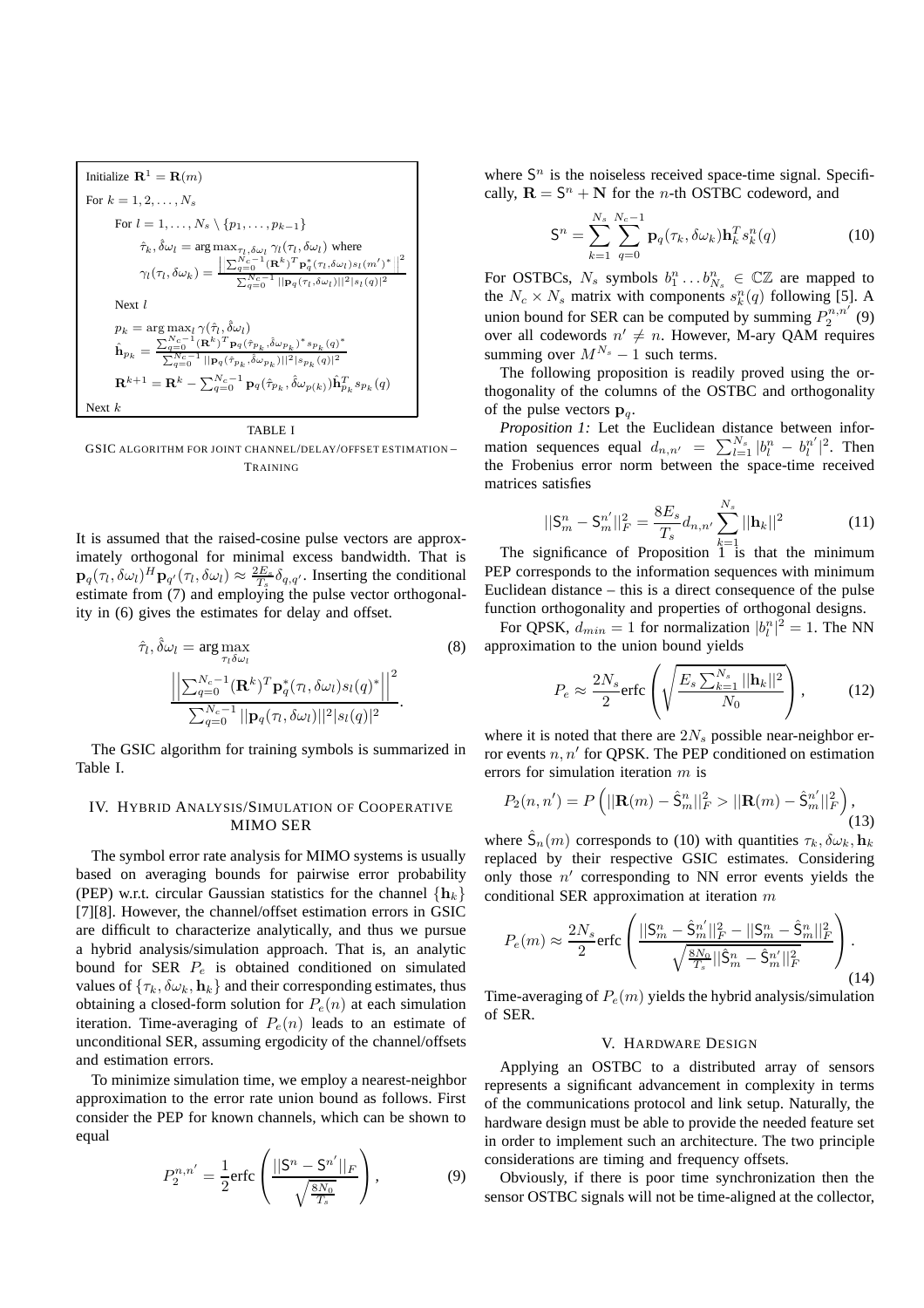resulting in a loss of orthogonality and the introduction of inter-symbol interference (ISI). The timing problem is dealt with by using a high oversampling rate for good delay resolution, and downlink timing control. The GSIC-derived delay estimates are then used to calculate the appropriate sensor symbol clock corrections. Alternatively, a common synchronization beacon can be used; this can be sent by either the collector or a local sensor node. In either case, oversampling rates of  $N_d \geq 16$  are needed in order to maintain timing synchronization. Alternative techniques, such as the use of the global positioning system (GPS), have been explored but lack the fidelity for the target rates of our hardware.

The complexity of the joint frequency-offset estimation problem is driven by the absolute maximum offset between the sensor node and collector, level of fidelity, and number of sensor nodes. Driving the overall design is the maximum frequency offset level for which we must compensate. Our RF design offers a production capable 0.5 parts per million (PPM) maximum offset at the carrier frequency with a maximum of 4.5 PPM after ten years of operation. Thus, while we will typically encounter offsets that are a maximum of 1 kHz, we must be able to provide compensation for up to 10 kHz over the life of the equipment. These considerations, and the required fidelity of the tolerable frequency offset in channel tracking, drive the required search range of our frequency offset estimation.

The overall architecture of the collector demodulation is shown in Figure 2. In terms of the GSIC algorithm, our primary area of consideration is the timing and frequency estimation block. The collector antennas are co-located and hence have high correlation in their receive channel statistics. Furthermore, the separate collector RF sections are driven by a single VCO meaning the relative offsets at each collector antenna are the same. In Table II we show the relative resource use and power consumption for the different portions of our FPGA baseband processing design. The most expensive portion of the design is the single-stage GSIC (correlation method without cancellation), which provides timing and frequency offset estimates. This process involves a sample-by-sample multiplication with the training sequence and then an FFT. The output of the FFT provides an indication of the degree to which the received signal is correlated with the training sequence (indicating timing) as well as the frequency (indicating offset).

The primary operation in GSIC is the correlation/FFT operation. From Table I, the columnwise correlations of R can be written as (Matlab notation)

$$
\mathbf{R}(:,i)^T \mathbf{p}_q^*(\tau_l, \delta \omega_l)
$$
  
= 
$$
\sum_{m=0}^{N_c N_d - 1} \mathbf{R}(m, i) \mathbf{s}_l (mT_s - \tau_l) e^{-i2\pi \delta \omega_l m T_s},
$$
 (15)

where  $s_l(mT_s - \tau_l) = \sum_{q=0}^{N_c-1} s_l(q) p(mT_s - qT - \tau_l)$  is the effective training sequence modulated by the pulse function. By quantizing  $\delta \omega_l$  to the integer FFT frequencies and zero padding if necessary, (15) is (a) the Hadamard product of the received samples per antenna with the training sequence



Fig. 2. Collector demodulation architecture.

 $s_l(mT_s)$  followed by an FFT which simultaneously performs the required correlation. We note that the throughput of the overall design is constrained by the FFT operation as it must operate at the oversampled rate, whereas all other portions of the design operate at the symbol rate. There is a trade-off in terms of latency (throughput) versus resource use in the FFT. That is, if higher degrees of parallelism are used then there is a throughput increase, with the corresponding requirement of additional hardware resources.

#### VI. RESULTS AND CONCLUSIONS

The analysis/simulation error rate approximation (14) was computed for cases of (a)  $N_s = 2$  sensors using the Alamouti code and (b)  $N_s = 4$  sensors using  $\mathcal{G}_c^4$  in [5]. A collector with  $M_c = 4$  antennas was used for both codes. In addition to GSIC estimation, a correlation method was also employed. Correlation corresponds to the first GSIC iteration only and thus excludes subsequent cancellation steps. At each simulation iteration, a channel/offset estimate was computed based on  $N_c = 63$  length quasi-orthogonal Gold sequences transmitted by each sensor. The SER approximation (14) was then computed based on these estimates.

Fig. 3 shows the analysis/simulation SER estimates. The  $\mathcal{G}^4_c$  4x4 code performance is 4.5 dB better than Alamouti 2x4